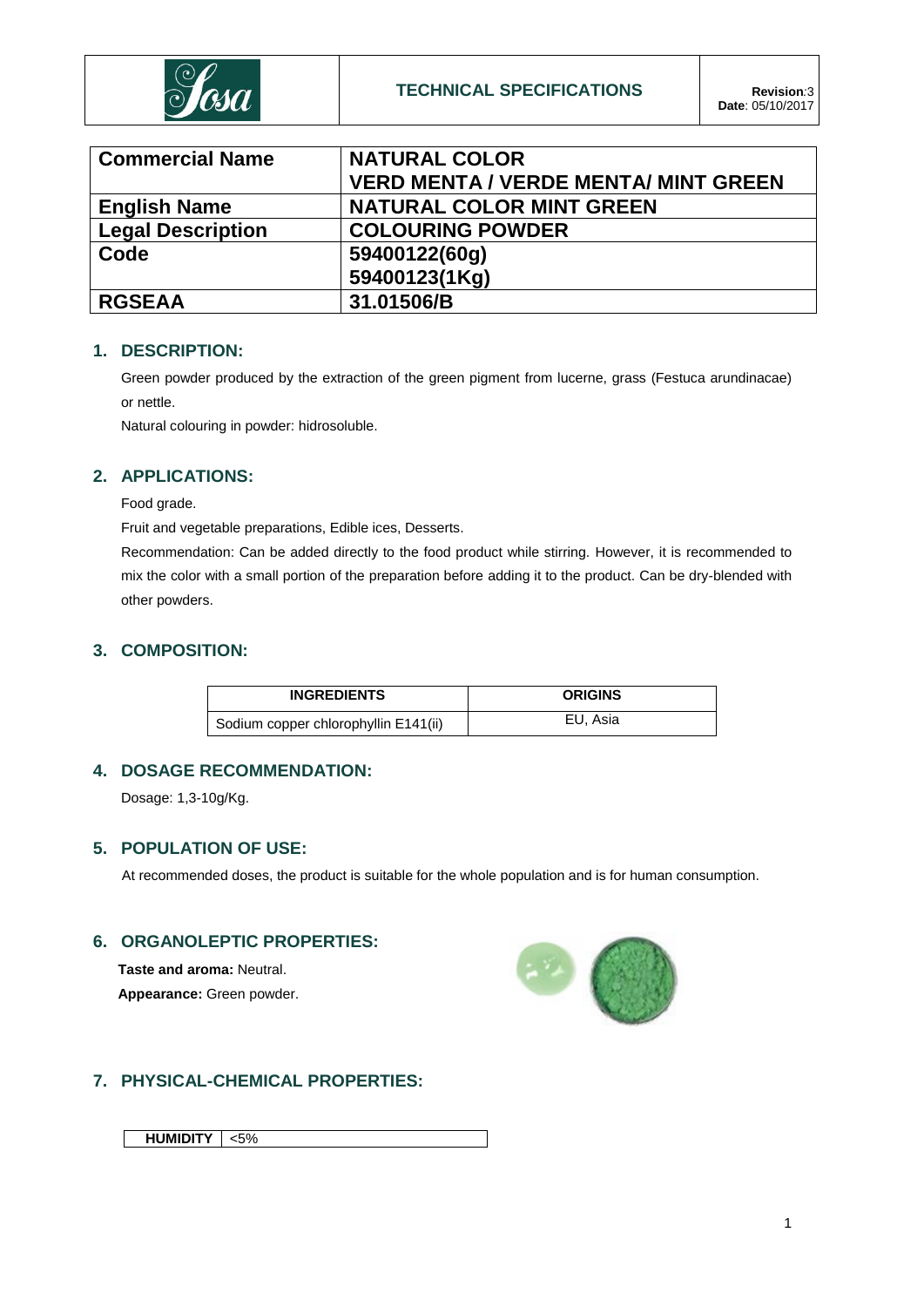

# **8. NUTRITIONAL VALUES approximate by 100g:**

| <b>ENERGETIC VALUE</b> | 1513 kJ           |  |  |  |
|------------------------|-------------------|--|--|--|
|                        | 360 kcal          |  |  |  |
| <b>FATS</b>            | 0.7 <sub>q</sub>  |  |  |  |
| Saturates              | 0 <sub>g</sub>    |  |  |  |
| <b>CARBOHYDRATES</b>   | 91 a              |  |  |  |
| Sugars                 | 0 g               |  |  |  |
| <b>PROTEIN</b>         | g                 |  |  |  |
| <b>SAIT</b>            | 0.12 <sub>q</sub> |  |  |  |

## **9. MICROBIOLOGICAL PROPERTIES:**

| Clostridium perfringens (cfu/g)          | 10              |
|------------------------------------------|-----------------|
| Bacillus cereus (cfu/g)                  | 100             |
| Coagulase positive Staphylococcus(cfu/g) | 100             |
| $E.$ coli (cfu/g)                        | 10              |
| Moulds and yeasts(cfu/g)                 | 10 <sup>5</sup> |
| Salmonella spp. (cfu/25g)                | Absent/25g      |
| Listeria monocytogenes(cfu/25g)          | Absent/25g      |

## **10. PACKAGING:**

Pot of 60g. Cardboard box with 24 units.

Pot of 1Kg. Cardboard box with 6 units

|                               | <b>EAN CODES</b>        |                     |                   |  |  |
|-------------------------------|-------------------------|---------------------|-------------------|--|--|
| <b>PRODUCT</b><br><b>CODE</b> | <b>EAN 13 (PRODUCT)</b> | <b>EAN 14 (BOX)</b> | <b>EAN PALLET</b> |  |  |
| 59400122(60g)                 | 8414933302575           | 18414933302572      | 28414933302579    |  |  |
| 59400123(1Kg)                 | 8414933370321           | 18414933370328      | 28414933370325    |  |  |

## **11. STORAGE:**

Recommended keep at 15-25ºC, in a dry place out of light, in original packaging until use and closed.

## **12. BEST BEFORE:**

Use preferably within 24 months from production date.

The specified shelf life can only be guaranteed for this product if the above mentioned recommended storage conditions are respected.

### **Secondary shelf life**

Once opened (secondary life): once open maintain in ambient temperature: Secondary shelf life is the same than primary shelf life (before opening), provided that storage conditions are respected.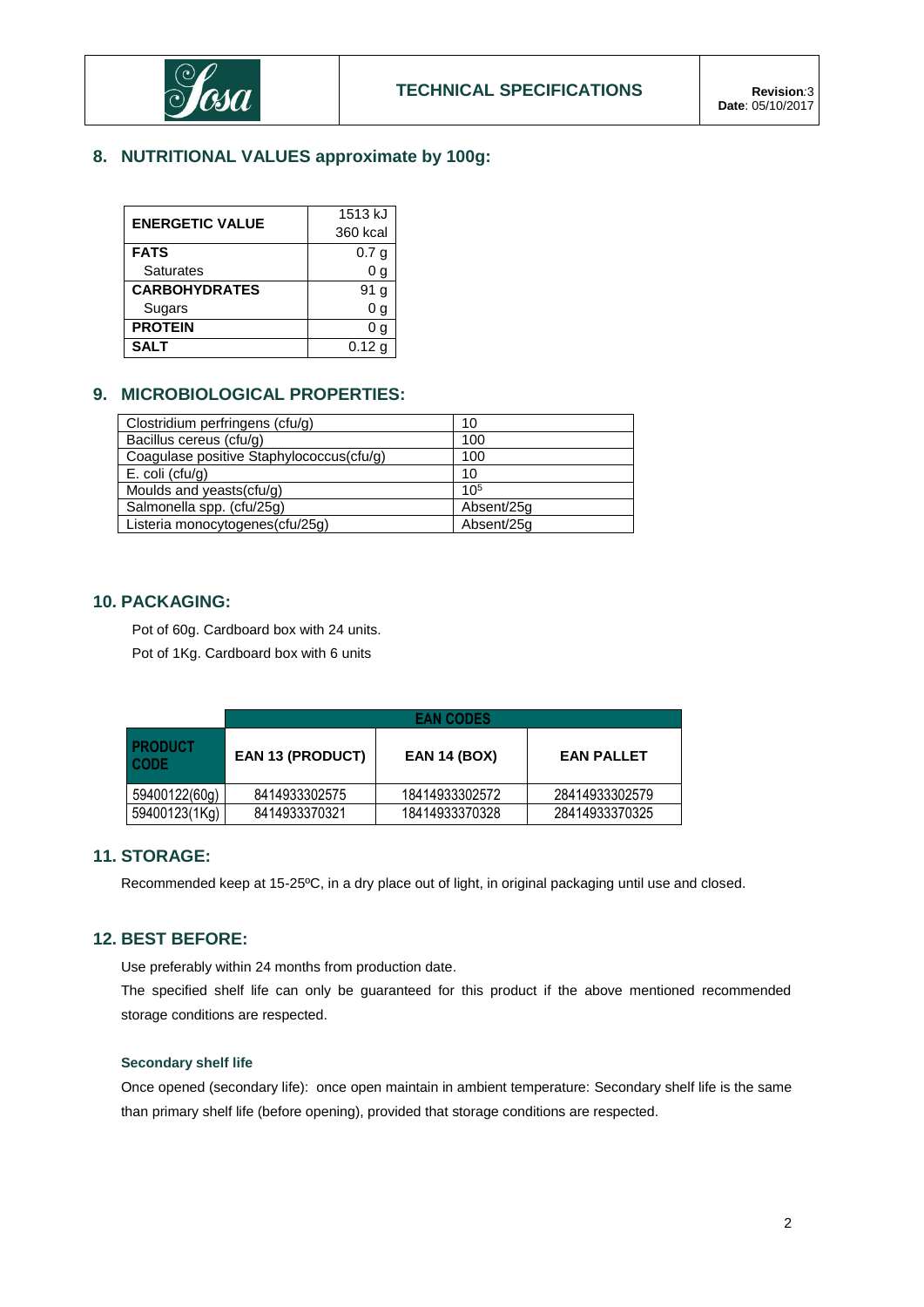

## **13. LIST OF ALLERGENS:**

| <b>TYPE</b>                                                                                                   | <b>Present in the</b><br>product |             | <b>Present in the same</b><br>line of production<br>(traces in the<br>product) |             | <b>Present in the</b><br>factory but not in<br>the product |           |
|---------------------------------------------------------------------------------------------------------------|----------------------------------|-------------|--------------------------------------------------------------------------------|-------------|------------------------------------------------------------|-----------|
|                                                                                                               | <b>YES</b>                       | <b>NO</b>   | <b>YES</b>                                                                     | <b>NO</b>   | <b>YES</b>                                                 | <b>NO</b> |
| Cereals containing gluten or derivatives (wheat, rye, barley,<br>oats, spelt, kamut or hybrid varieties)      | П                                | ⊠           | $\overline{\phantom{a}}$                                                       | ⊠           | ⊠                                                          | ΙI        |
| Crustaceans and crustacean based products                                                                     |                                  | ⊠           | П                                                                              | ⊠           | ⊠                                                          |           |
| Fish and fish based products                                                                                  |                                  | ⊠           | Г                                                                              | $\boxtimes$ | $\boxtimes$                                                | П         |
| Eggs and egg based products                                                                                   |                                  | ⊠           |                                                                                | ⊠           | $\boxtimes$                                                |           |
| Peanuts and peanut based products                                                                             |                                  | ⊠           | L                                                                              | $\boxtimes$ | $\overline{\boxtimes}$                                     |           |
| Soy and soy based products                                                                                    |                                  | ⊠           |                                                                                | $\boxtimes$ | Ø                                                          |           |
| Milk and its derivatives                                                                                      |                                  | ⊠           |                                                                                | $\boxtimes$ | ⊠                                                          |           |
| Fruits with a shell: almonds, hazelnuts, walnuts, cashew,<br>pecans, pistachios, macadamia nuts               |                                  | ⊠           | Г                                                                              | ⊠           | ⊠                                                          |           |
| Celery and derivatives                                                                                        |                                  | ⊠           |                                                                                | $\boxtimes$ | X                                                          |           |
| Mustard and derivatives                                                                                       |                                  | $\boxtimes$ |                                                                                | $\boxtimes$ | ⊠                                                          |           |
| Sesame seeds and sesame seed based products                                                                   |                                  | $\boxtimes$ |                                                                                | ⊠           | Ø                                                          |           |
| Sulphur dioxide and sulphides in concentrations above<br>10mg/kg or 10mg/litre expressed as SO <sub>2</sub> . | П                                | ⊠           |                                                                                | $\boxtimes$ | $\boxtimes$                                                |           |
| Lupine and products thereof                                                                                   |                                  | ⊠           |                                                                                | $\boxtimes$ | $\mathbf{I}$                                               | ⊠         |
| Molluscs and products thereof                                                                                 |                                  | ⊠           |                                                                                | $\boxtimes$ | $\boxtimes$                                                |           |

## **14. TRANS FAT FREE STATEMENT:**

We, Sosa ingredients, S.L., herewith declare that the product relative to this document has been elaborated without using hydrogenated fats.

## **15. EU GMO STATEMENT:**

After a thorough review of all ingredients used in this product and considering its potential source of genetic modification, Sosa ingredients, S.L., herewith declare that the product relative to this document has been elaborated without using GMO ingredients.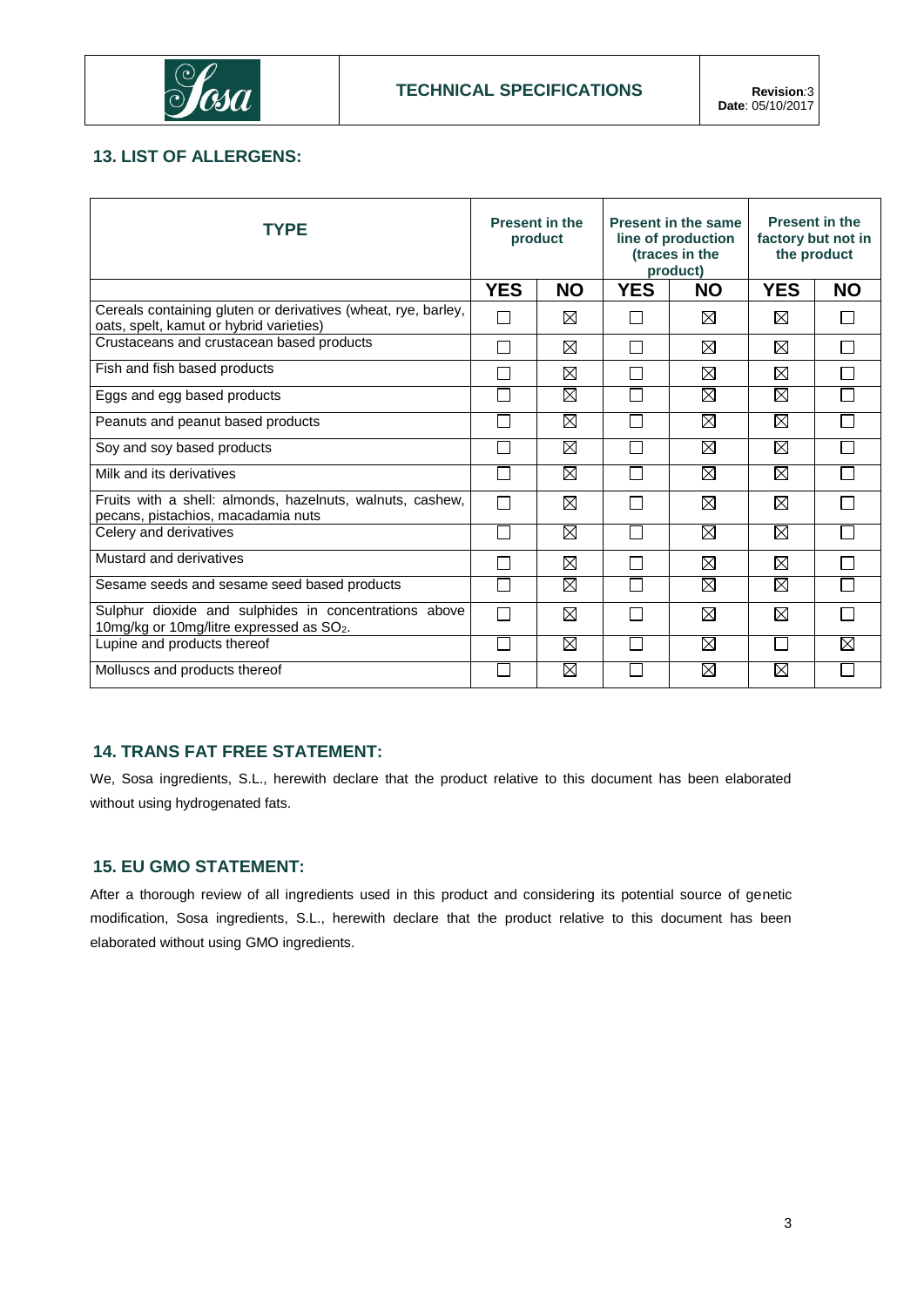

# **16. CERTIFICATES**

|                                                                                                        | <b>YES</b> | <b>NO</b> |
|--------------------------------------------------------------------------------------------------------|------------|-----------|
| <b>HALAL:</b> certified                                                                                |            | ⋉         |
| HALAL: suitable.<br>Free from pork and derivatives<br>۰<br>Free from poultry<br>٠<br>Free from ethanol | ⊠          |           |
| KOSHER: certified                                                                                      |            |           |
| KOSHER: suitable:<br>Follows Jewish dietary laws<br>٠                                                  | ⊠          |           |

# **17. ADDITIONAL INFORMATION:**

|                                                                                                                                                                                                                                                                                                                                                                                                                                                                                                                                                                             | <b>YES</b> | NO |
|-----------------------------------------------------------------------------------------------------------------------------------------------------------------------------------------------------------------------------------------------------------------------------------------------------------------------------------------------------------------------------------------------------------------------------------------------------------------------------------------------------------------------------------------------------------------------------|------------|----|
| VEGETARIANS: These products do not contain any animal products nor processed<br>foods that were treated with animal products (such as bone, etc.) but do contain<br>animal byproducts (such as egg or egg products, milk or milk products, honey, etc.)<br>There is no ruling about this matter; our definition is that they are still accepted as<br>vegan/vegetarian if they contain traces. It is up to the individual to decide if that is<br>acceptable for his or her own purposes.                                                                                   | ⊠          |    |
| VEGANS: These products do not contain any animal products (meat, fish, shell fish,<br>etc.), nor animal byproducts (such as egg or egg products, milk or milk products,<br>honey, animal-based gelatin, products with pigments derived from insects, etc.), nor<br>processed foods that were treated with animal products (such as bone). There is no<br>ruling about this matter; our definition is that they are still accepted as<br>vegan/vegetarian if they contain traces. It is up to the individual to decide if that is<br>acceptable for his or her own purposes. | ⊠          |    |

# **18. LOCAL INFORMATION APPLICABLE LAW:**

Shall be the duty of the user to check the ingredients and / or doses recommended in this sheet are tailored to local legislation applicable in the country or area of use.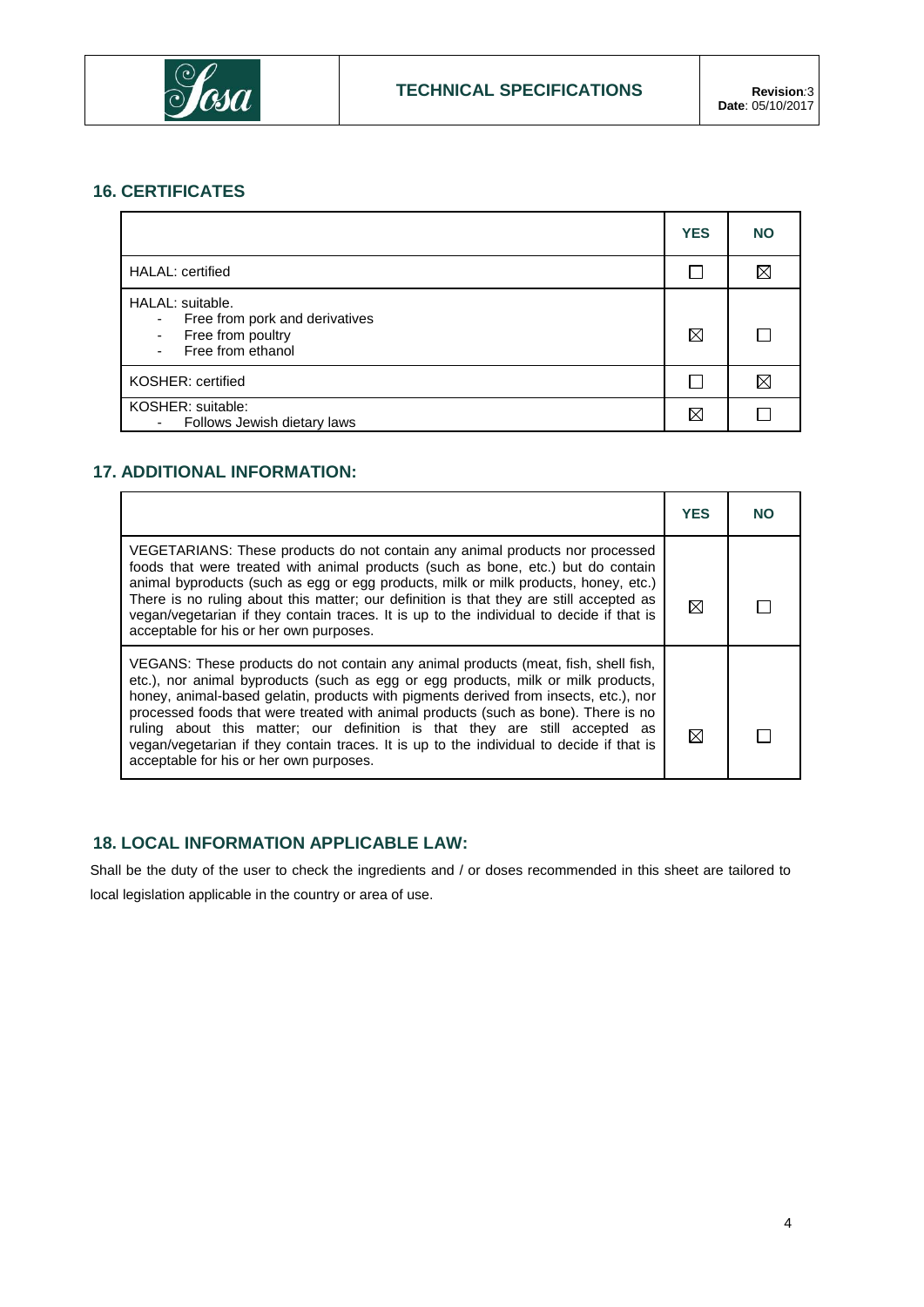

## **19. SECURITY DATA SHEET**

### **Use**

This product is for foodstuffs production. For food use only, under no circumstances can be used for inhalation or any other purposes.

Respect the recommended dose described herein, especially for concentrated products.

This product does not have any health or environment hazards under normal use conditions nor in its original form.

#### **First-aid measures**

General recommendations: Remove casualty from the danger zone. Seek medical advice. Do not leave the casualty unattended.

### Inhalation:

Remove casualty to fresh air and maintain body temperature. If breathing is irregular or respiratory arrest occurs, administer artificial respiration. Do not administer anything by mouth. If unconscious, place in recovery position and seek medical help.

#### Skin contact:

Remove contaminated clothing and wash skin thoroughly with soap and water or an appropriate skin cleanser. Do not use solvents or diluents.

If irritation persists, seek medical advice.

### Eye contact:

Splashes may cause irreversible tissue damage and blindness. Flush with running water for 15 minutes holding the eye open and seek medical advice. Remove contact lenses if present and flush as previously mentioned. If symptoms persist, keep flushing the eyes while being transported to hospital.

#### Direct ingestion without previous dilution or wrong dose

Keep respiratory tract clear, do not induce vomiting and do not eat any food to counteract the effects. Keep the patient at rest and seek medical advice.

In case of allergy symptoms, seek medical attention.

In cases of doubt or when symptoms of discomfort persist, seek medical attention.

### **Accidental release**

Stop and absorb the leak by using a vacuum cleaner or a wet brush. Do not use a dry brush as they can create airborne dust or electrostatic charges. Do not use forced ventilation.